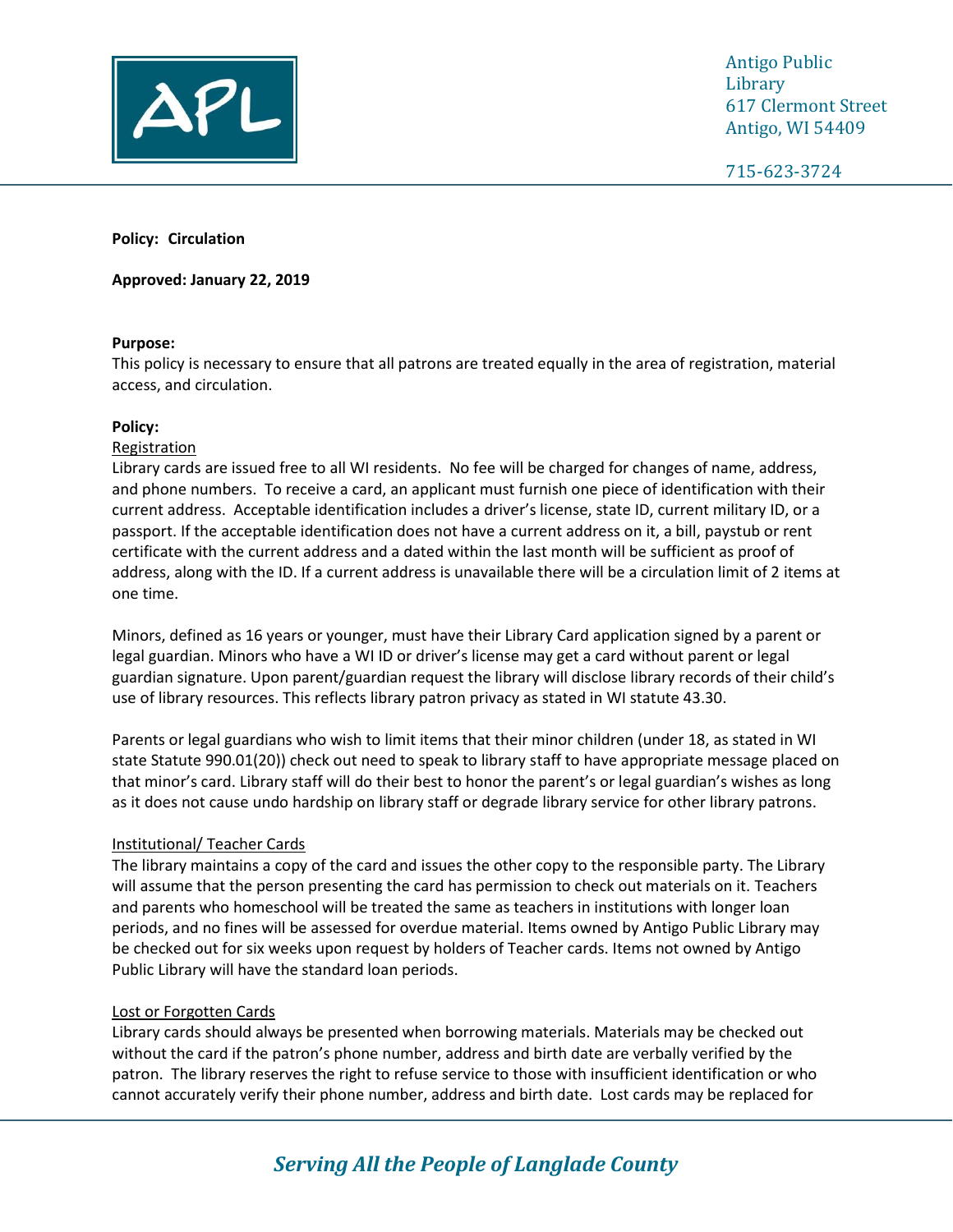

Antigo Public **Library** 617 Clermont Street Antigo, WI 54409

715-623-3724

\$3.00 each. Cards damaged due to normal wear and tear will be replaced at no charge. Library cards will be renewed annually to check for changes to each patron's personal information and notice preferences.

Patrons are responsible for all uses made of their library card. Patrons over the age of 18 must have their own library card unless approved by library supervisor. Patrons may **only** pick up holds with verbal permission of card holder. Any loss or theft of a patron's library card should be reported as soon as possible. Patrons who utilize another patron's card without consent are committing theft under WI State Statute 943.201.

Patron statement of responsibility on library registration form and on library card.

**I accept responsibility for all materials borrowed on this card and for any associated charges. I agree to comply with library policies, and will report a lost or stolen card or change of address immediately. Parents are responsible for all use of this card by minor children.**

Loan periods for certain items are as follows:

| DVDs (with 1-2 discs)                                        | 7 davs  |
|--------------------------------------------------------------|---------|
| DVDs (3 or more discs), music CDs, games & magazines 14 days |         |
| New books, new audiobooks,                                   | 14 davs |
| All other materials                                          | 21 days |

## Items that generally do not circulate

Exceptions may be made by library supervisory staff on a case by case basis.

- Reference books
- Microfilm
- Local and State Historical materials
- Genealogy materials
- Newspapers
- Board Games

#### Renewals

Renewals can be made online, via phone, email, text message or in person. An item may be renewed two times unless it has been requested by another patron.

Patrons can renew their own materials twice online under two conditions:

- The material is not already due or overdue
- No one else has placed a hold on that item

#### Reserves

Patrons may place materials on reserve, by either asking a library staff member or by making the request themselves online. The reserve or "hold" lists are first come, first served.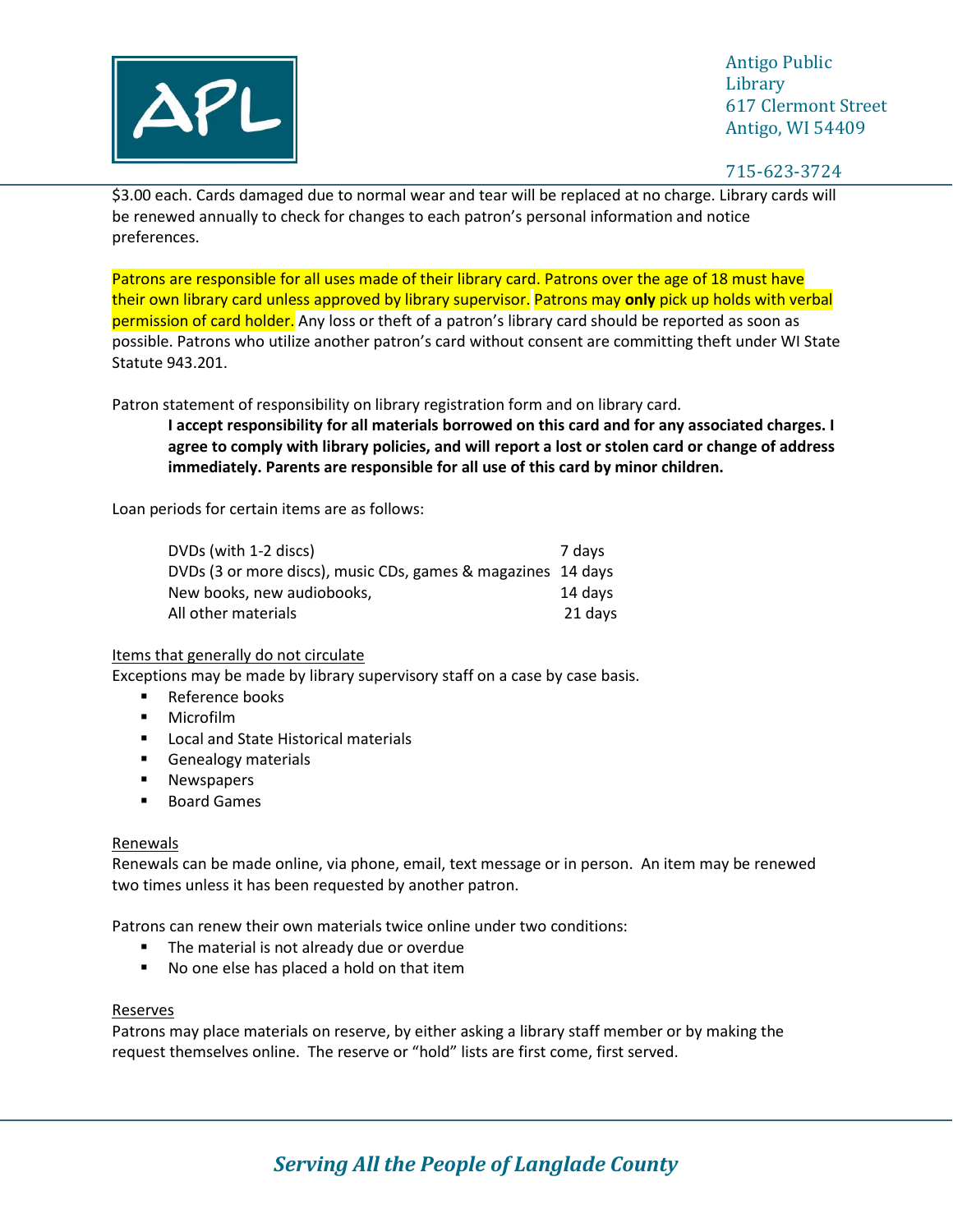

Antigo Public **Library** 617 Clermont Street Antigo, WI 54409

## Number of checkouts

Adult patrons and Institution/ Teacher cards may only have a total of 100 items checked out at one time. Juvenile cards are limited to 50 items each.

## Overdue Materials, Fines and Lost Materials

There is no grace period for overdue materials. Children's fines are the same as adults. All material except that noted below \$.15 per day per item Reference  $\frac{1}{2}$  Reference  $\frac{1}{2}$  Reference DVD recordings extending the state of the S.50 per day per item Video Games  $\frac{1}{2}$  video Games

Patrons are allowed to check out materials and place reserves until their fees reach \$5.00. A block will be placed on the patron's card until the fees are below \$5.00.

Patrons are reminded about overdue notices via mail, email, text message or phone call. However, this is a courtesy and failure to receive a notice does not negate the patron's obligation for any fees associated with overdue materials.

Notices are sent on the following schedule:

- First notice 7 days after due date
- Second notice 14 days after first notice
- Third notice 21 days after first notice (bill for replacement)

After the third notice is generated, the patron will have 30 days in which to return the material. Failure to return any items within this time may result in a notice from the Antigo Police Department, advising the patron that they will receive a citation for any items not returned.

Thirty days after the police letter is sent, the Antigo Police Department will be asked to issue a citation for all items not returned. Citations will not be issued for fines.

## Lost or Damaged Materials

The library has full discretion to levy a full replacement cost if damage renders the item unlikely to be selected by patrons or no longer usable. If damage is not due to normal wear and tear, the charges for other types of damage are as follows:

| AV cases        | \$3.00 |                                                                       |
|-----------------|--------|-----------------------------------------------------------------------|
| <b>Barcodes</b> | \$2.00 |                                                                       |
| RFID tags       | \$1.00 |                                                                       |
|                 |        | Artwork for AV cases (e.g. DVDs, CDs, videogames, books on CD) \$8.00 |

The paper artwork which covers the cases for the above type of material is copyrighted and the library has to pay to replace all such artwork. The \$8.00 charge is to cover the cost of acquiring another copy of the artwork and the time required to process the material again so that it can circulate.

# *Serving All the People of Langlade County*